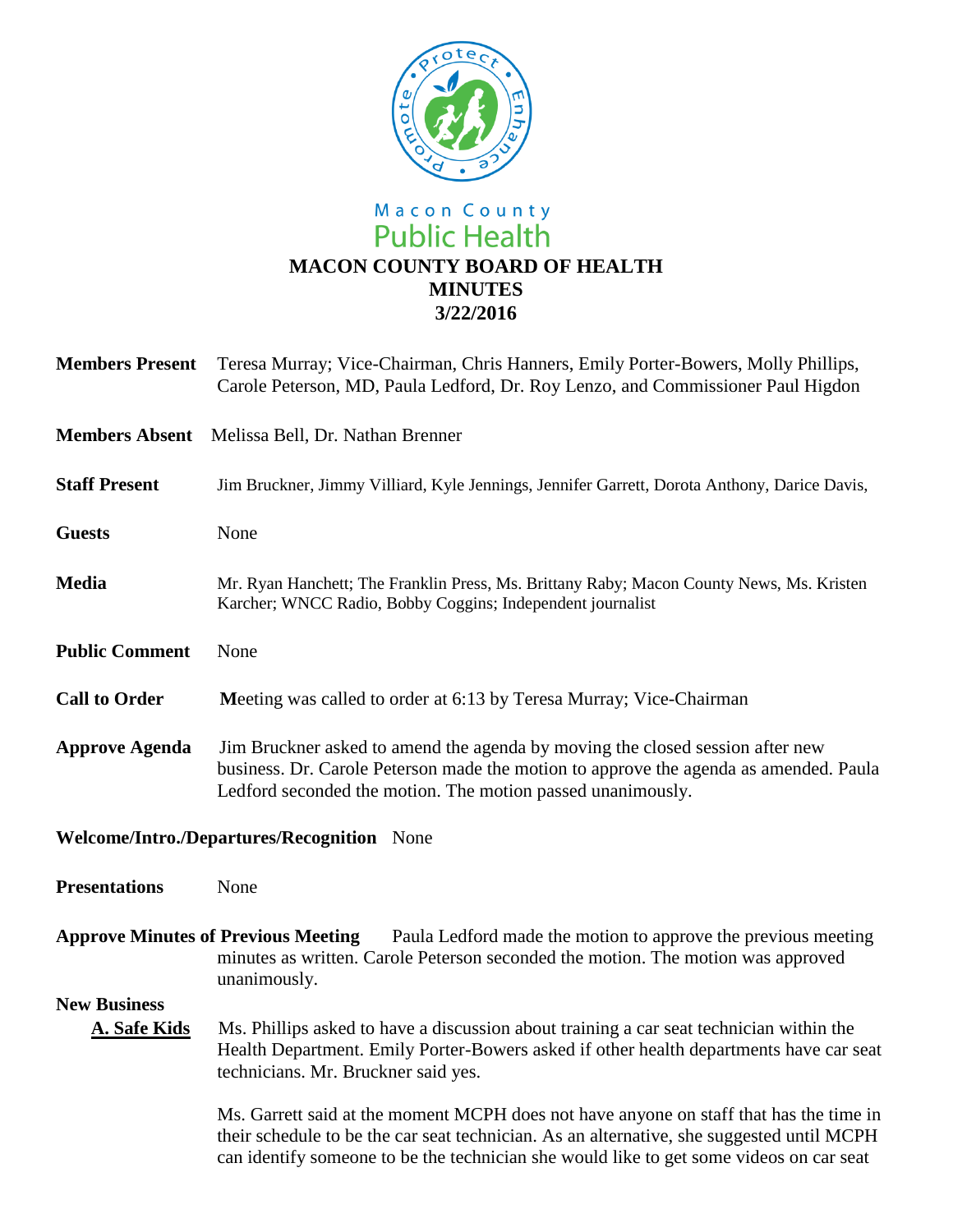safety and play them in the MCPH waiting rooms on Tuesdays during prenatal clinic. Once the car seat training has occurred, Ms. Garrett would like to compile a list of those currently qualified in Macon County and make that list available to parents to inform them of where they can go to have their car seat inspected.

Ms. Phillips has spoken to a representative at the Jackson County Health Department and was told that they have five car seat technicians. They split the week between the five technicians. There schedules are very flexible and they trade days whenever necessary amongst each other. She also said that that all other western region counties have at least one car seat technician on their Health Department staff.

Dr. Peterson asked how much time is needed to do each car seat inspection. Ms. Phillips said according to Jackson County in general it takes 30 mins; a 15 minute video and 15 minute car seat check.

Mr. Bruckner said we don't have anyone identified at the Health Department to do this program as of yet. He presented a list of all the child programs we are currently running and explained that we would have to cut something from some other program in order to have time to devote to doing the car seat checks. Mr. Bruckner also mentioned liability insurance. He said the Health Department would be covered under our current liability policy for car seat inspections. He also mentioned that we cannot use federal funds to fund this program because we have contract agreements already in place that dictate how we use the funds.

Ms. Garrett said we don't have anyone objecting to participating in this program there just isn't any room in the schedule to allow the time for the program.

Ms. Bowers asked how many Health Departments have car seat technicians. Mr. Bruckner said there were 6 counties in the Western part of the state.

Ms. Phillips said that since the training is local and it would be nice to get someone trained. She also asked why MCPH doesn't have enough staff to accommodate this program when other counties do.

Mr. Bruckner explained that not all health departments have the same programs and those that do have this program probably have specific funding for it.

Mr. Hanners asked if MCPH would be responsible to have car seats on hand in case a car seat is expired. Ms. Raby said only Law Enforcement Officers are required to have car seats on hand.

Dr. Peterson likes the idea of having car seat safety videos playing during the prenatal visits on Tuesdays and having brochures on hand to give to parents. Ms. Garrett explained that MCPH would hand out the brochures during prenatal clinic and anytime someone asks about car seat safety.

Ms. Ledford asked if training would be done again. Ms. Raby said they are working on getting a second training in the fall.

Dr. Lenzo said he feels like the hospital should be responsible for making sure the car seat is installed correctly. Ms. Phillips said yes, but children change into different car seats all the time and car seat safety should not only be taking place at the hospital. She also said it would be a logical step if we are playing a video in the MCPH waiting room that someone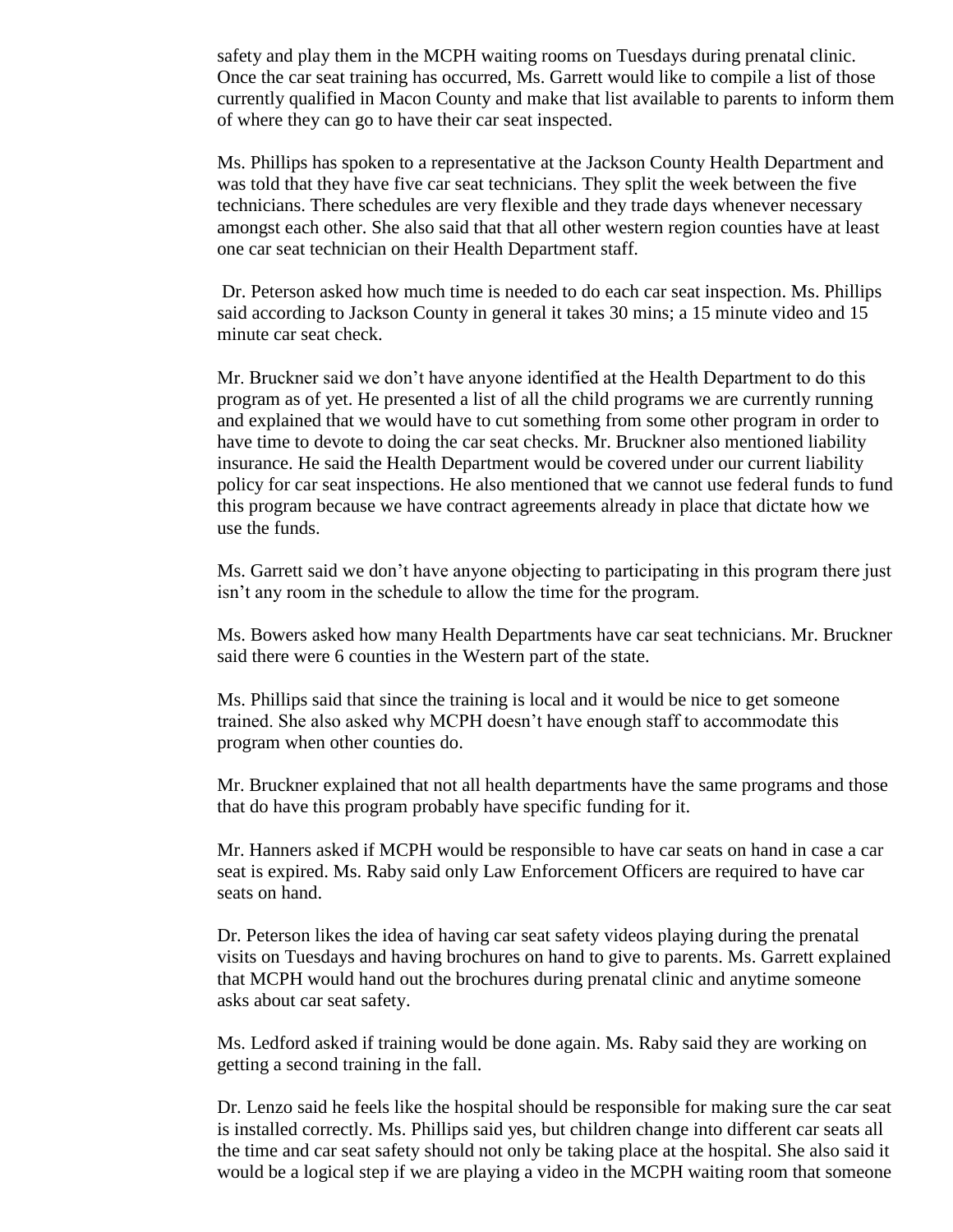at MCPH should be trained.

Ms. Phillips made a motion to have a representative from the Health Department get certified in car seat inspection. Dr. Peterson seconded the motion. The motion passed unanimously.

**B. Budget** Mr. Bruckner gave an overview of the FY17 County Budget. He explained in detail the revenue and expenditure summaries and fee changes. He went through each department individually and spoke about the budget changes compared to last year. Mr. Bruckner explained that we would need the board to vote on the fee change for Environmental Health.

> Mr. Hanners asked how much a septic repair costs. Mr. Jennings said it is \$125. A well repair is \$375.

Mr. Jennings would like to eliminate the current fee charged to the public for well repairs and only charge for the water sample fee. This is in an effort to encourage people to have their wells repaired before the problem gets bigger. He further explained that Environmental Health does 50 septic repairs, 8 well repairs and 3.5 well abandonment a repairs a year.

Dr. Lenzo asked how much is being spent by customers to get repairs accomplished. Mr. Jennings said it depends on what has to be done in the repair. It can range from a few hundred dollars to several thousand.

Mr. Bruckner said we would like to encourage people to fix the problems the right way instead of trying to do it a cheaper way. Mr. Jennings feels that lowering the fee would get Environmental Health in the door quicker and get the job done right from the beginning, which would cost the customer less in the long run.

Dr. Lenzo asked if we had the money in the budget to cover the elimination of the fee. Mr. Bruckner said we would be asking the county to cover the cost of the fee eliminations.

Mr. Hanners asked how many of these systems that need repair and don't get a permit for repair actually become public health hazard. Mr. Jennings said we don't really know because they are not getting a permit. He continued by saying we have had 50 applications for repair this year and most are public health hazards. Well repairs are usually due to a variance which is not a public health hazard.

Mr. Higdon brought up cost of repairs by saying some can cost in the thousands depending on what the problem is.

Mr. Hanners asked what happens if they get the permit for the repair and Environmental Health says it will cost a lot more than they can afford. Mr. Jennings said we have always tried to find sources within the county for low income people that just don't have the funds. We try to work as much as possible to work on timeframes that work best for all involved. We usually allow 30 days and extend 30 days more if necessary. Beyond that we may have to take legal action.

Mr. Higdon said it is common practice for counties not to charge a fee for repairs. Mr. Hanners asked if we approved the fee change could the county make us find the money in our budget. Mr. Bruckner said yes they could.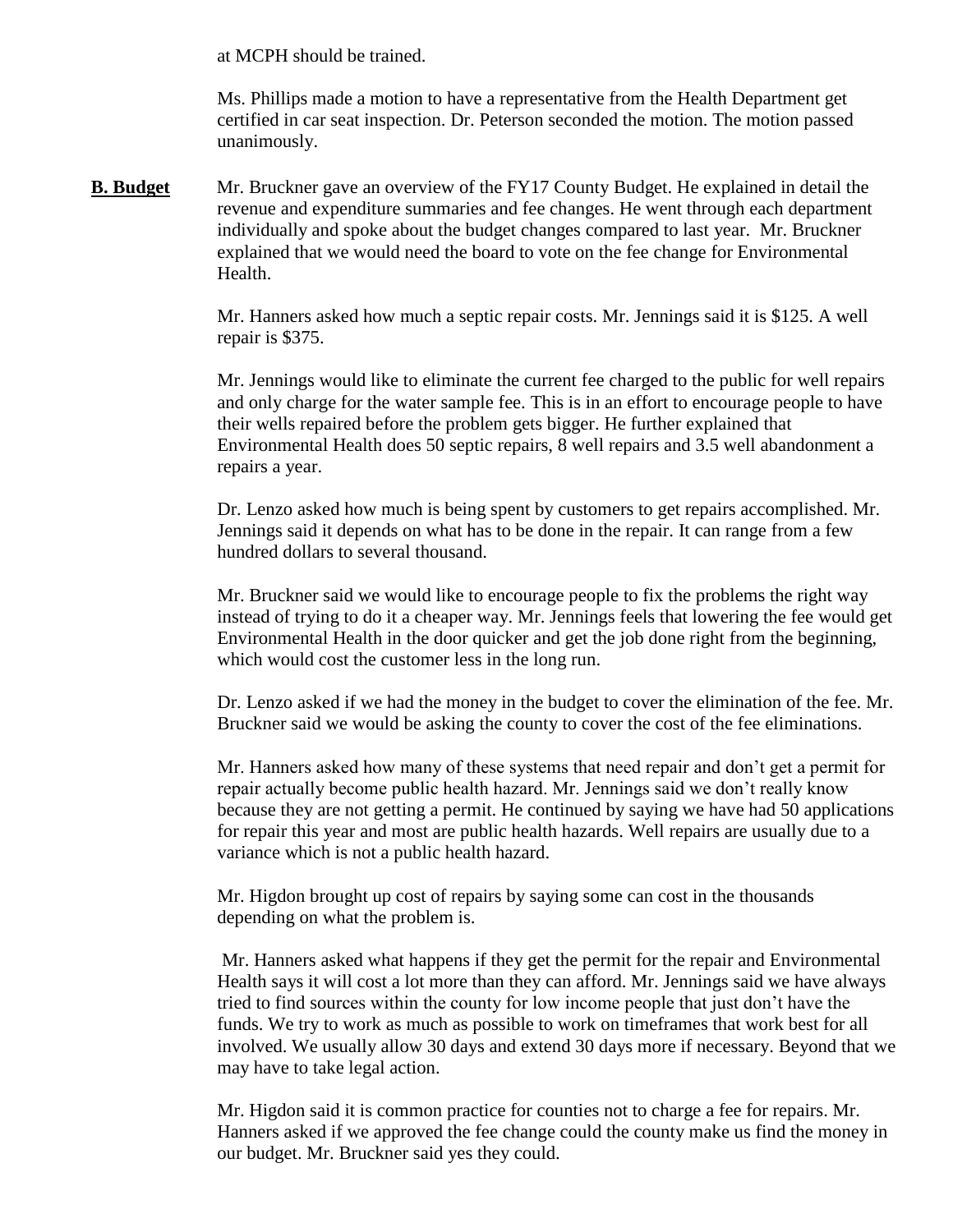Ms. Murray asked for a motion to make any changes to the fees. Dr. Lenzo asked if we voted to change the fee and did not bring wanted results how hard would it be to change it back. Mr. Bruckner and Mr. Hanners both agreed that it would be difficult.

Ms. Ledford made a motion to approve the fee changes for onsite waste water repairs, well repairs and well abandonment. Dr. Peterson seconded the motion. The motion passed. Mr. Higdon abstained from the vote.

**C. Polling BOH Members** Mr. Bruckner explained that polling BOH members is allowed as long as there are no decisions made based on the polling alone. A decision can be based on the information gathered from polling as long as the decision is made during a public open meeting.

> Ms. Phillips asked if the polling that was done concerning the Strategic Plan was able to be used in making a decision. Mr. Bruckner explained that the staff can make recommendations based on the poll, but any decisions still have to be made during an open meeting.

**D. Nominations for Chair** Ms. Murray asked for nominations to fill the vacant BOH Chair position. Mr. Bruckner explained that the board could wait until the next meeting if anyone would like to have discussions and think about serving.

> Mr. Hanners asked if any of the board chairs that are up this year would be willing to serve as the Board Chair next term. Mr. Bruckner said that Dr. Lenzo has reached his maximum term limit. Ms. Ledford is retiring and is willing to let someone else fill her position next term. Ms. Porter-Bowers term is also ending, but she would like to return for another term, but not as the Board Chair.

Ms. Ledford nominated Teresa Murray for the Chairman position. Dr. Peterson seconded the nomination. Mr. Bruckner asked Ms. Murray if she accepted. She neither confirmed nor declined the nomination.

Mr. Bruckner said for the board to be thinking about nominations, to contact him with any nominations and it will be on next month's meeting agenda.

## **Old Business**

**A. Closed Session** Siting a Personnel Matter in Accordance with N.C.G.S. 143-318.11a (6)

Ms. Murray made a motion to go into closed session 7:09 pm. Roy Lenzo seconded the motion. The motion passed unanimously.

At 7:53 pm Mr. Hanners made a motion to come out of closed session and seal the minutes of the January 26, 2016 and Feb. 23, 2016 closed session meetings. Dr. Peterson seconded the motion. The motion passed unanimously.

No decisions were made nor a vote other than to approve and seal previous meeting minutes was taken during the closed session.

The meeting was called back to order by Ms. Murray at 7:53pm.

A motion was made at 7:54 by Ms. Bowers and seconded by Mr. Hanners to adjourn the meeting. The motion passed unanimously.